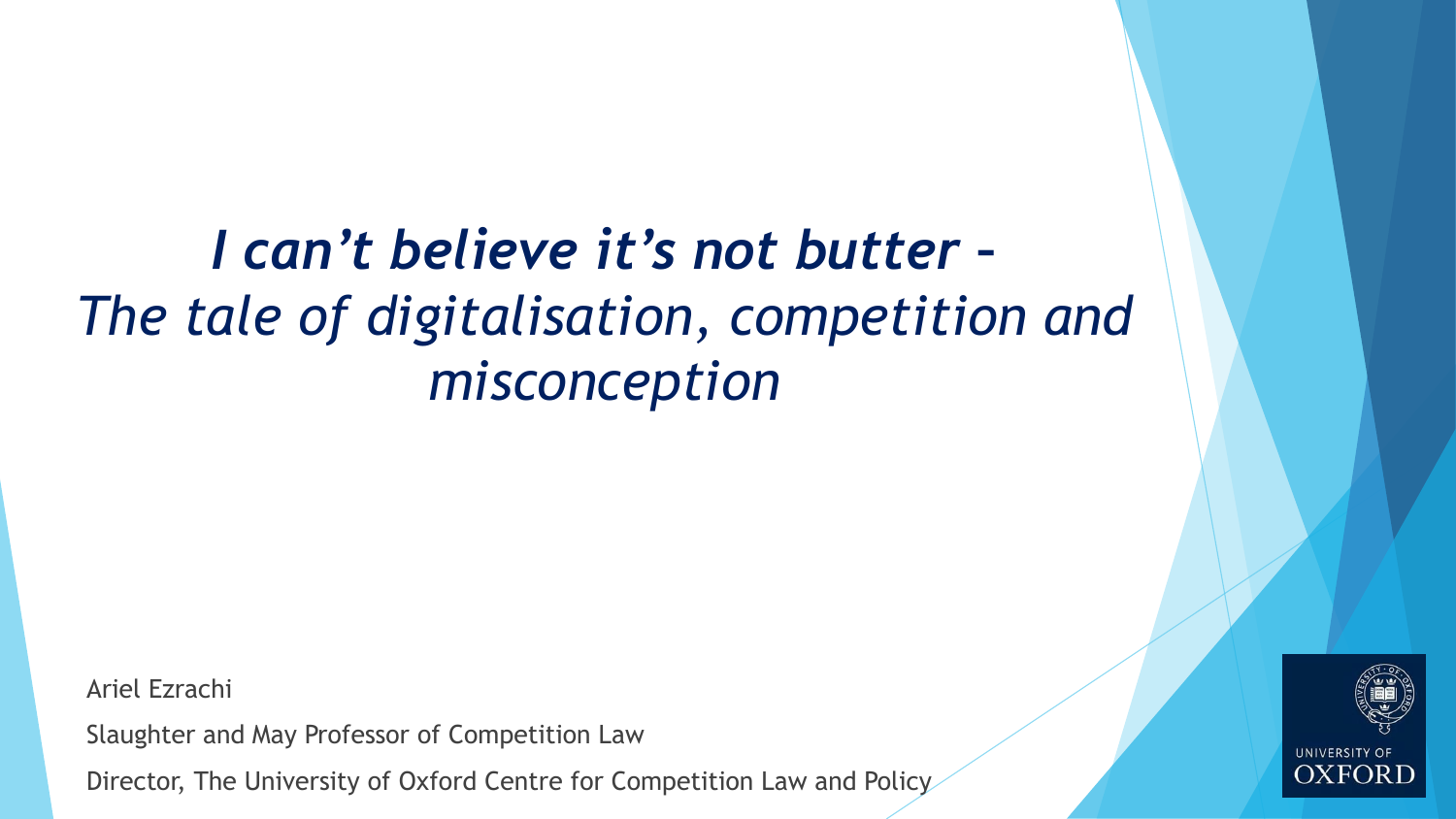# *Outline*

- **1. Algorithms**
	- **Collusion**
	- **Discrimination**
- **2. Game-makers**
- **3. Global Enforcement**



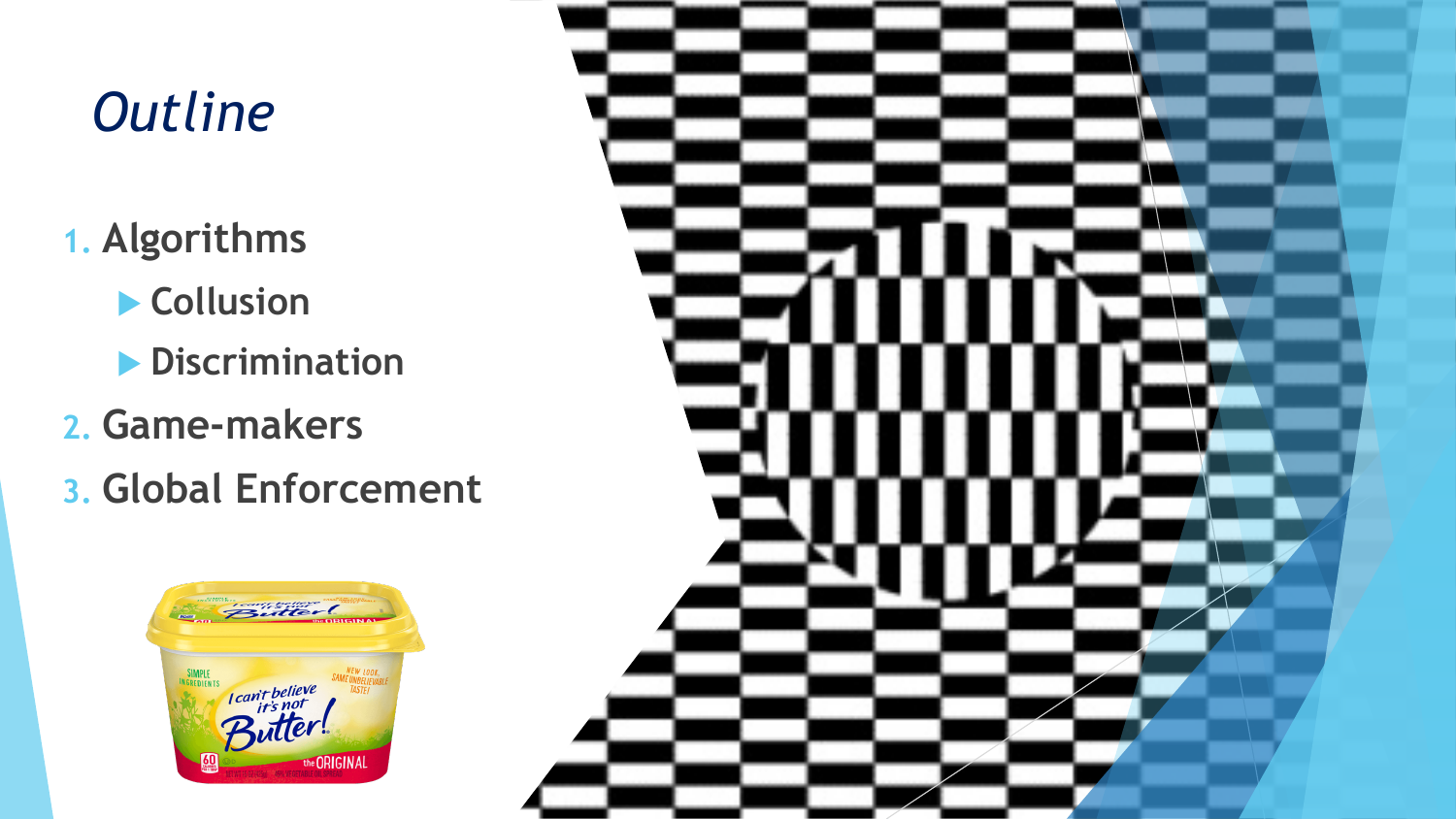# **Algorithmic Collusion**

## Virtual Competition

THE PROMISE AND PERILS OF THE ALGORITHM-DRIVEN ECONOMY

**MAURICE E. STUCKE** 

**EZICACHI** 

that privacy policy has changed. Presented one triminant to accept

payam. Only list to live were into track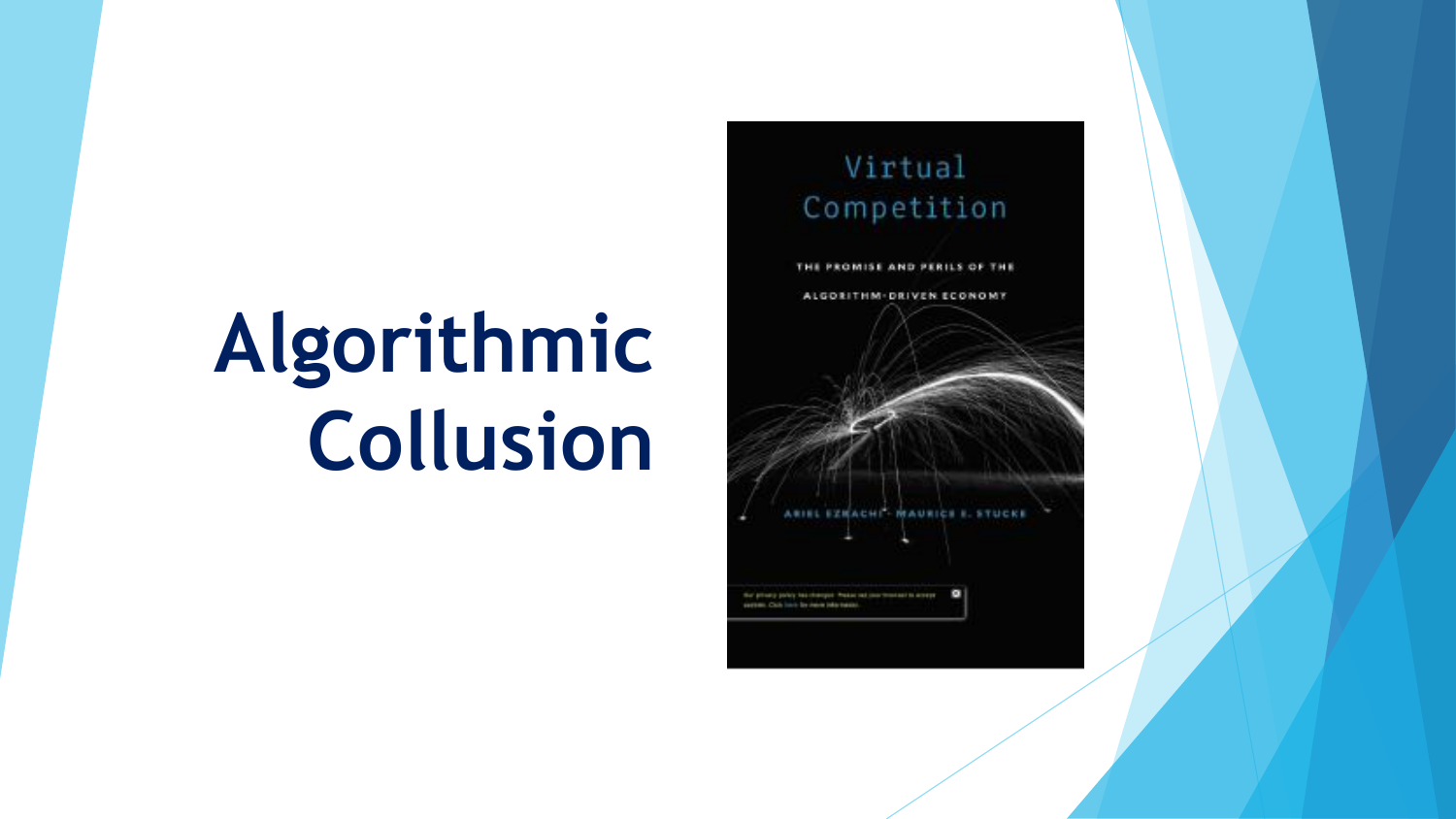## *Collusion*

*Four key scenarios –*

- *1. 'Messenger'* where algorithms help humans collude
- *2. Hub and Spoke*  common intermediary
- *3. Tacit Collusion on Steroids -- The Predictable Agent*
- *4. Artificial Intelligence, God View, and the Digital Eye*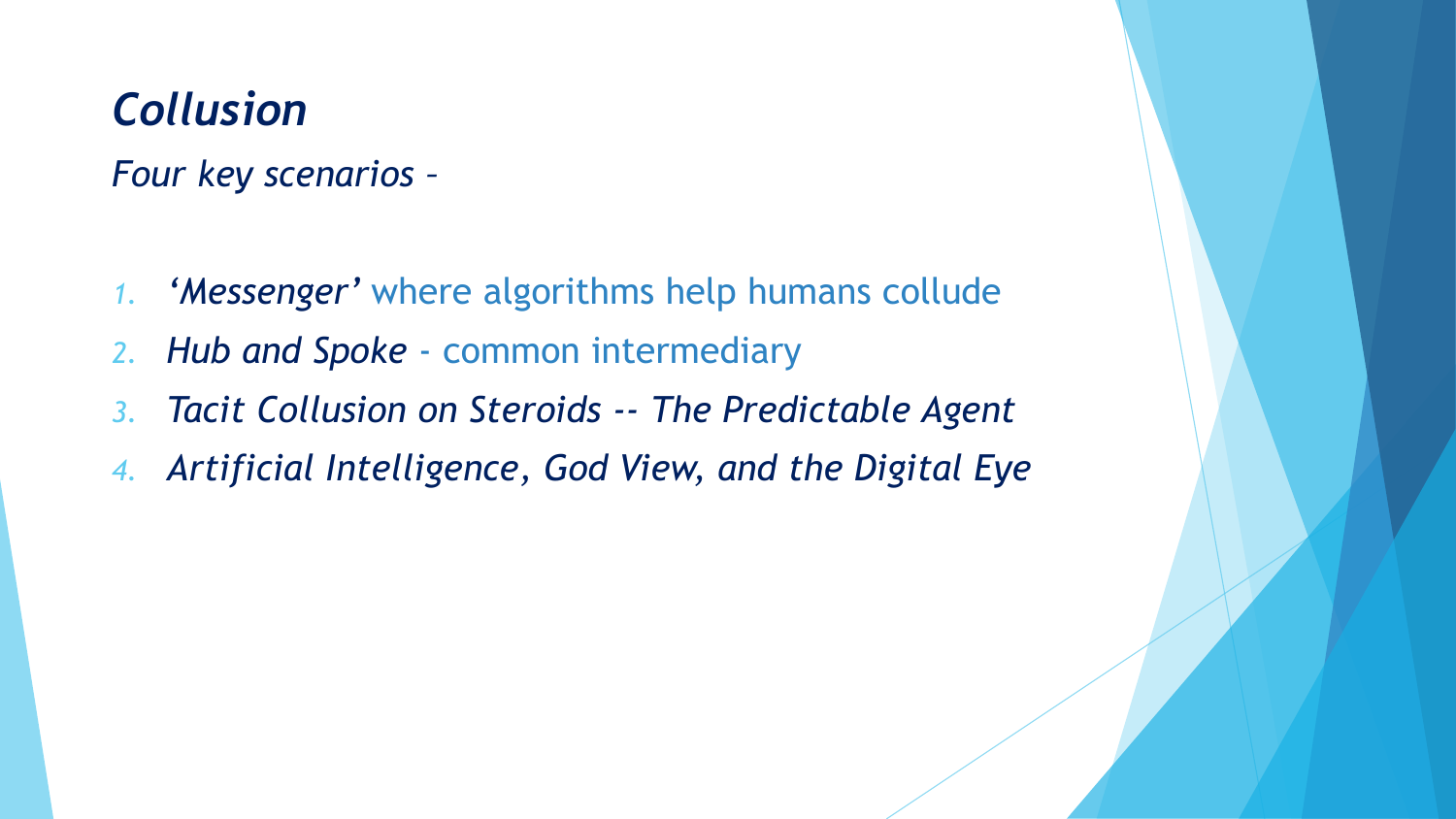## *Hub and Spoke*

- 1. Intentional *v* incidental.
- 2. Use of same algorithm.
- 3. Use of same provider A2I …
- 4. Challenge Identify a threshold of illegality
- 5. "Avoid price wars"

## *Tacit collusion*

- 1. Challenge Identify a threshold of illegality -
- 2. … rational reaction, observe and imitate, decode strategy, RPM,…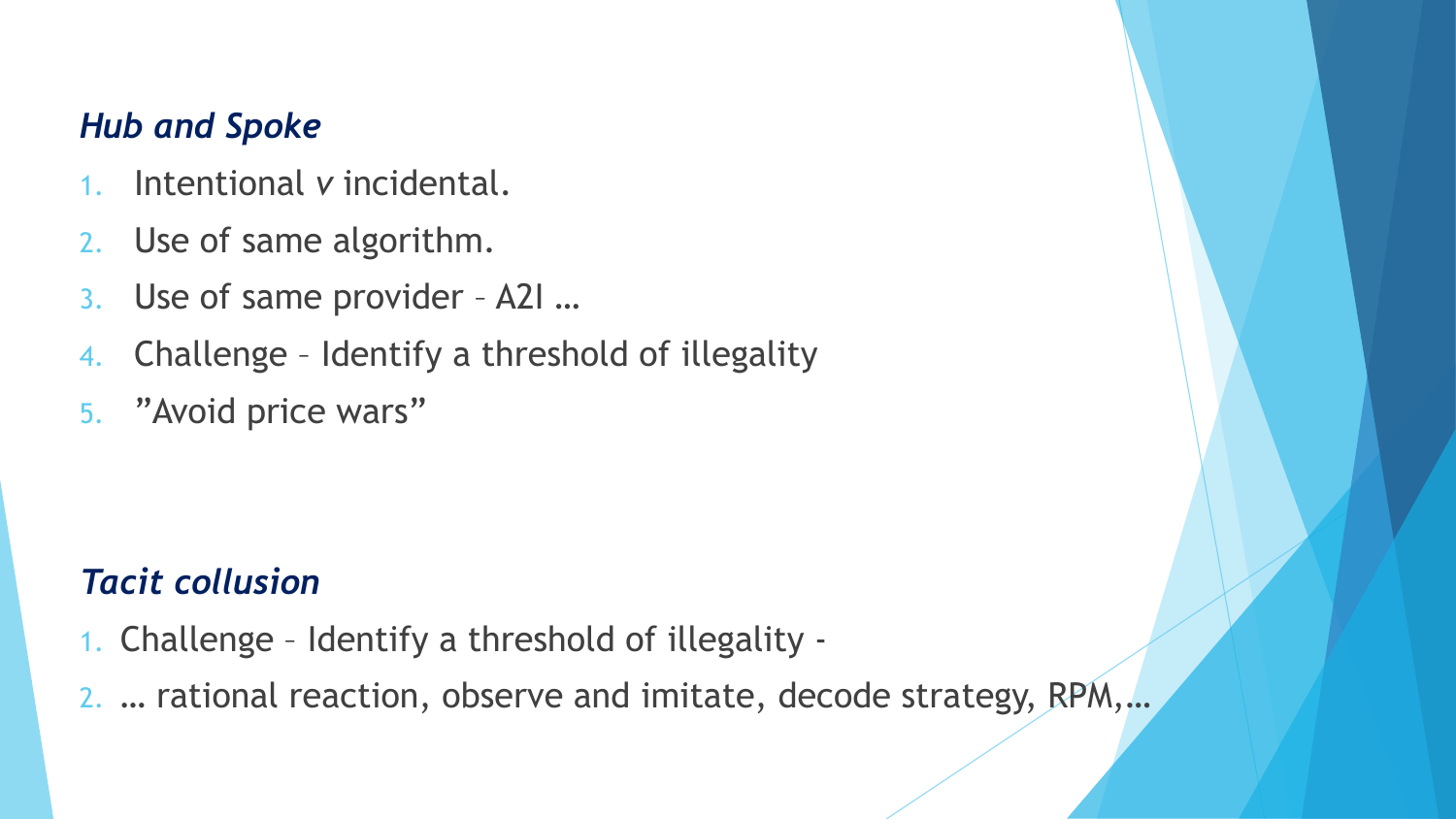# **Coordination problem**

*Views expressed by some economists – based on experimental observations*

The important role of communications in stabilizing and optimizing collusion.

Firms are unlikely to develop a mutual understanding over a collusive strategy absent direct communication in the initiation phase.

The number of collusive equilibria present in a repeated game defies simple alignment of price

**As a result** →

When we observe what appears to be tacit collusion in these markets, it is likely the result of illegal human communications.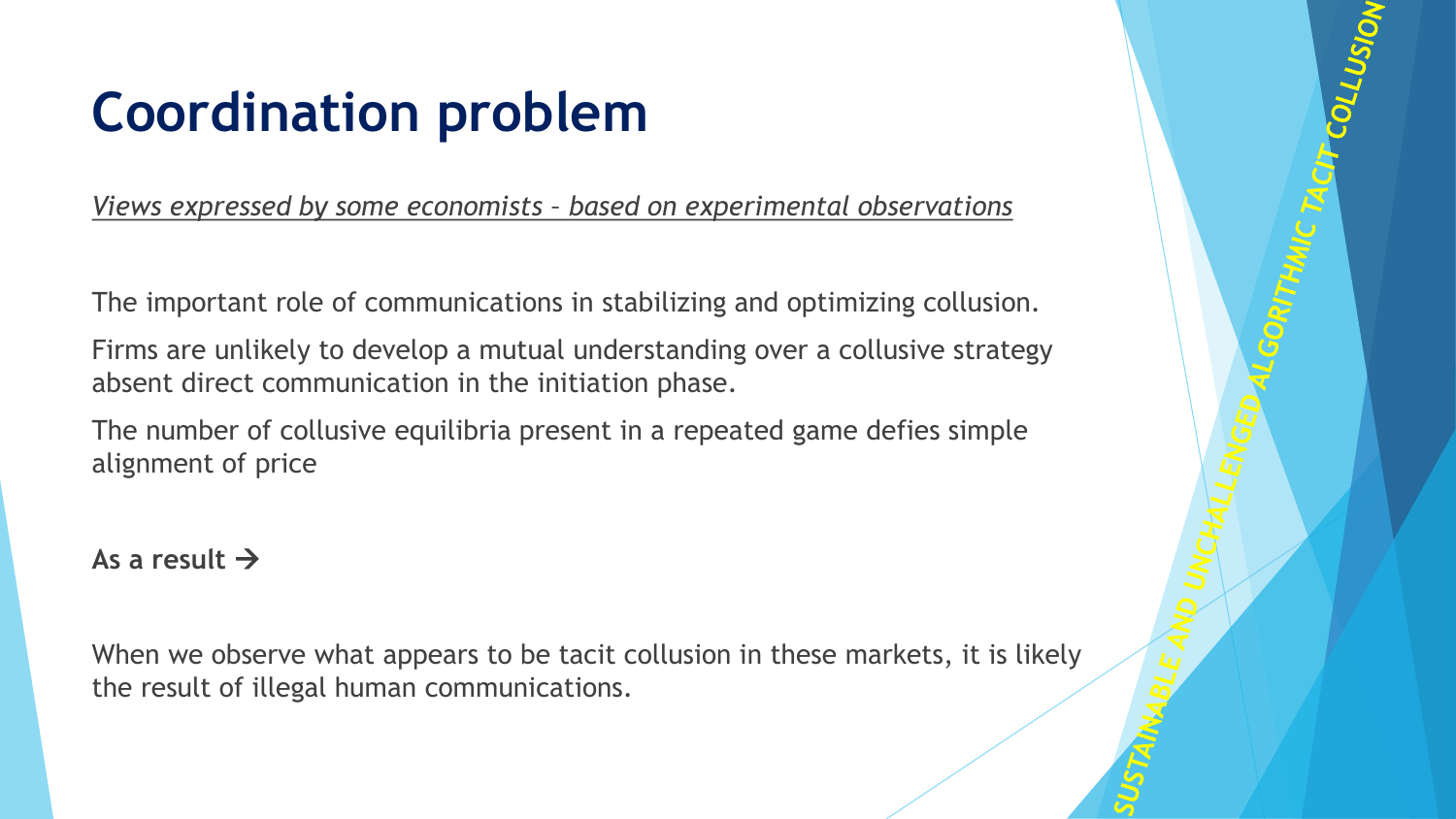# **Coordination problem**

*The law accepts parallel behavior as possible outcome under spesific market conditions*

Tacit collusion falls outside the scope of Section 1 of the Sherman Act and Article 101 TFEU.

It is only when parallel behavior cannot be explained as the outcome of tacit collusion (or due to other factors), that it may serve as proof of illegal collusion.

"Competitors in concentrated markets watch each other like hawks."

- *CISAC v Commission*
- Imperial Chemical Industries (ICI) v Commission (Dyestuffs)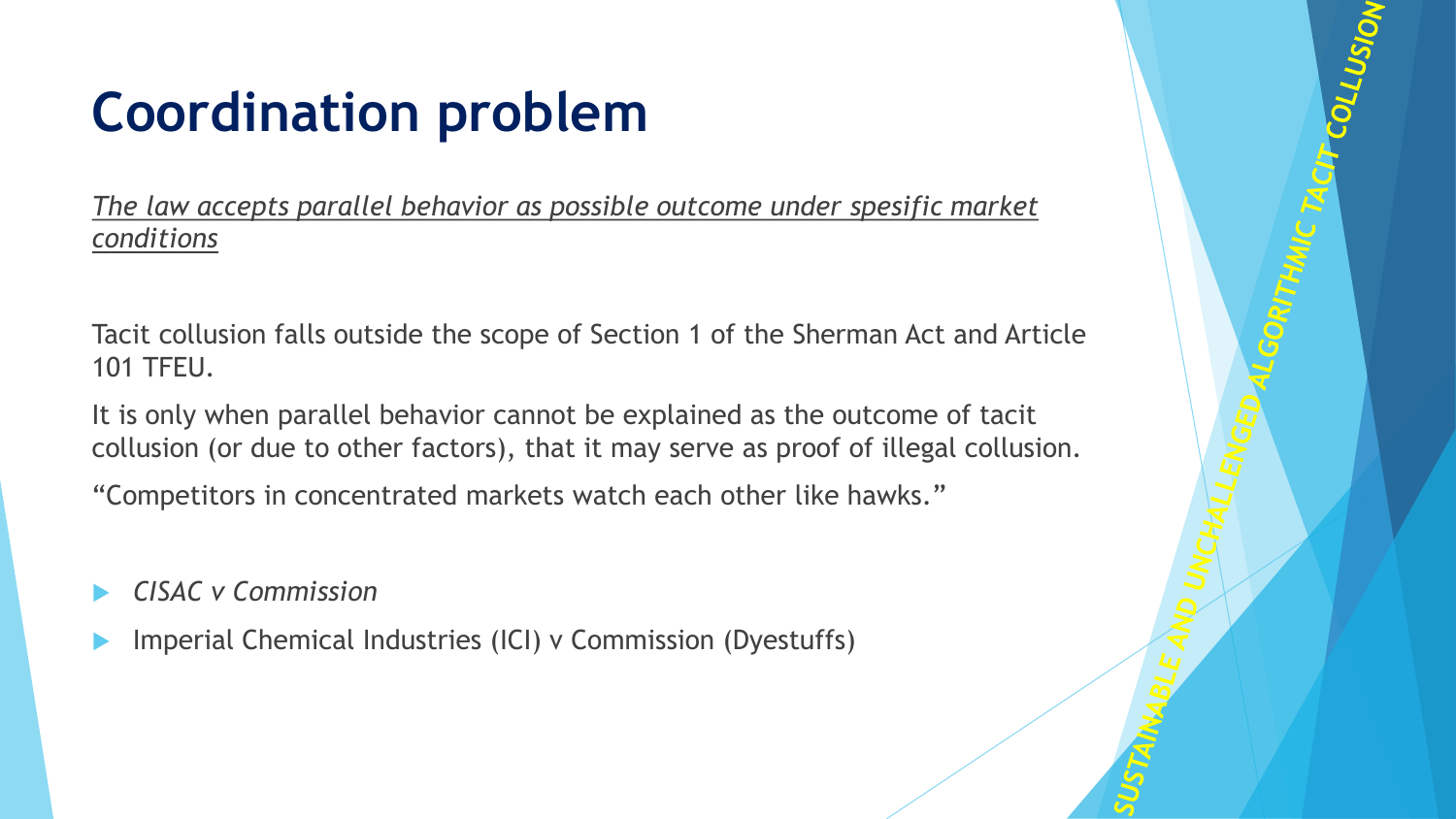# **A gap?**

## **Legal explanation –**

If one were to reject the prevailing legal viewpoint, we may quickly shift to a Type I error (false positive).

If anticompetitive conscious parallelism/tacit collusion is considered implausible without communication, the court could infer communications.

If the skeptics are right, humans have somehow successfully skirted antitrust liability for decades by disguising their communications. No point in using algorithms, as humans have cracked the system.

## **Market explanation –**

Misalignment between market realities and the experimental evidence that some economists rely upon.

"Industry awareness"

## **Current work with Q-learning …**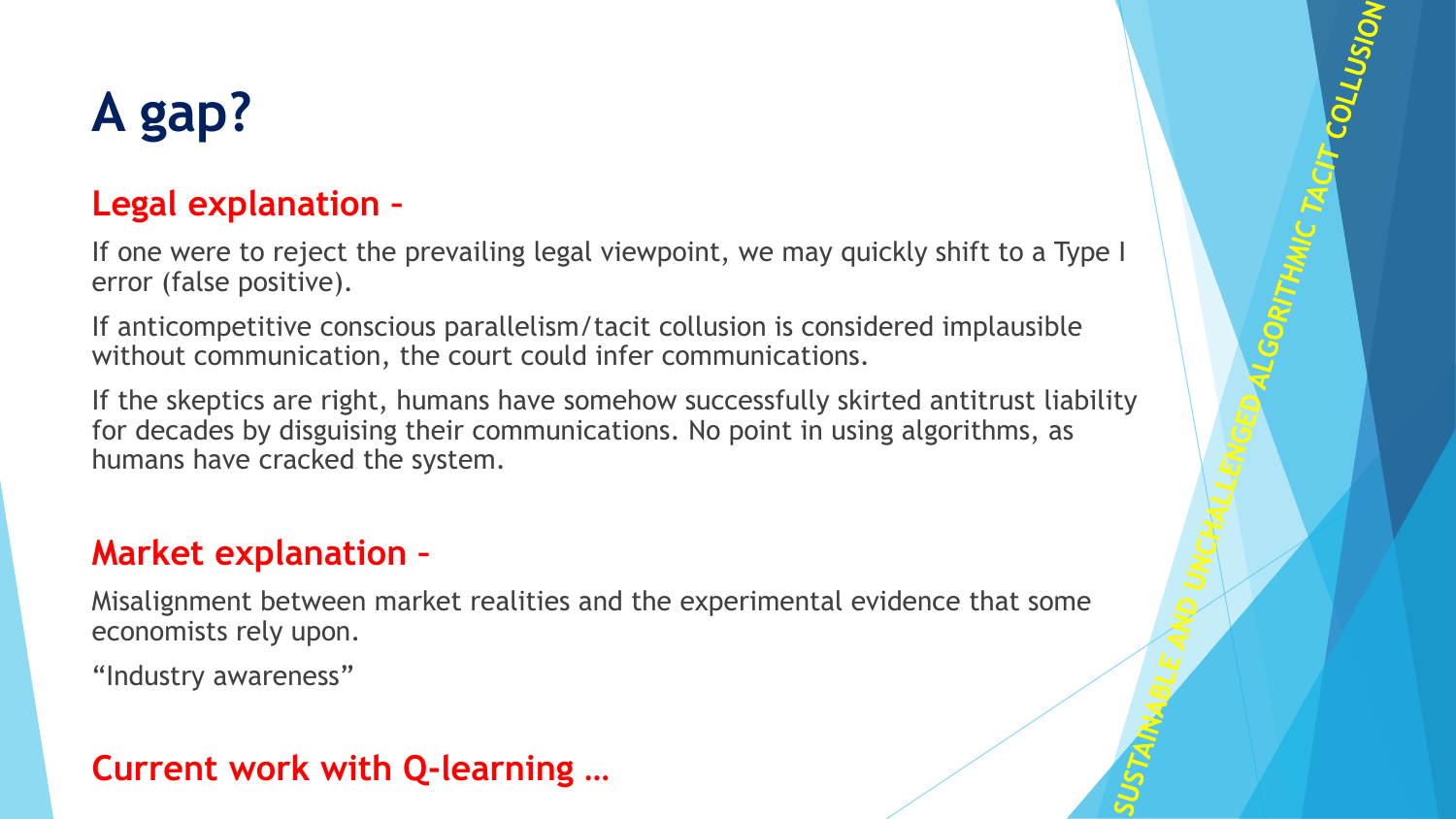## *Q-learning*

- Timo Klein, Amsterdam
- Giacomo Calzolari, EUI

Impulse responses, average prices



Source: Calvano, Calzolari, Denicolò and Pastorello 'Q-Learning to cooperate'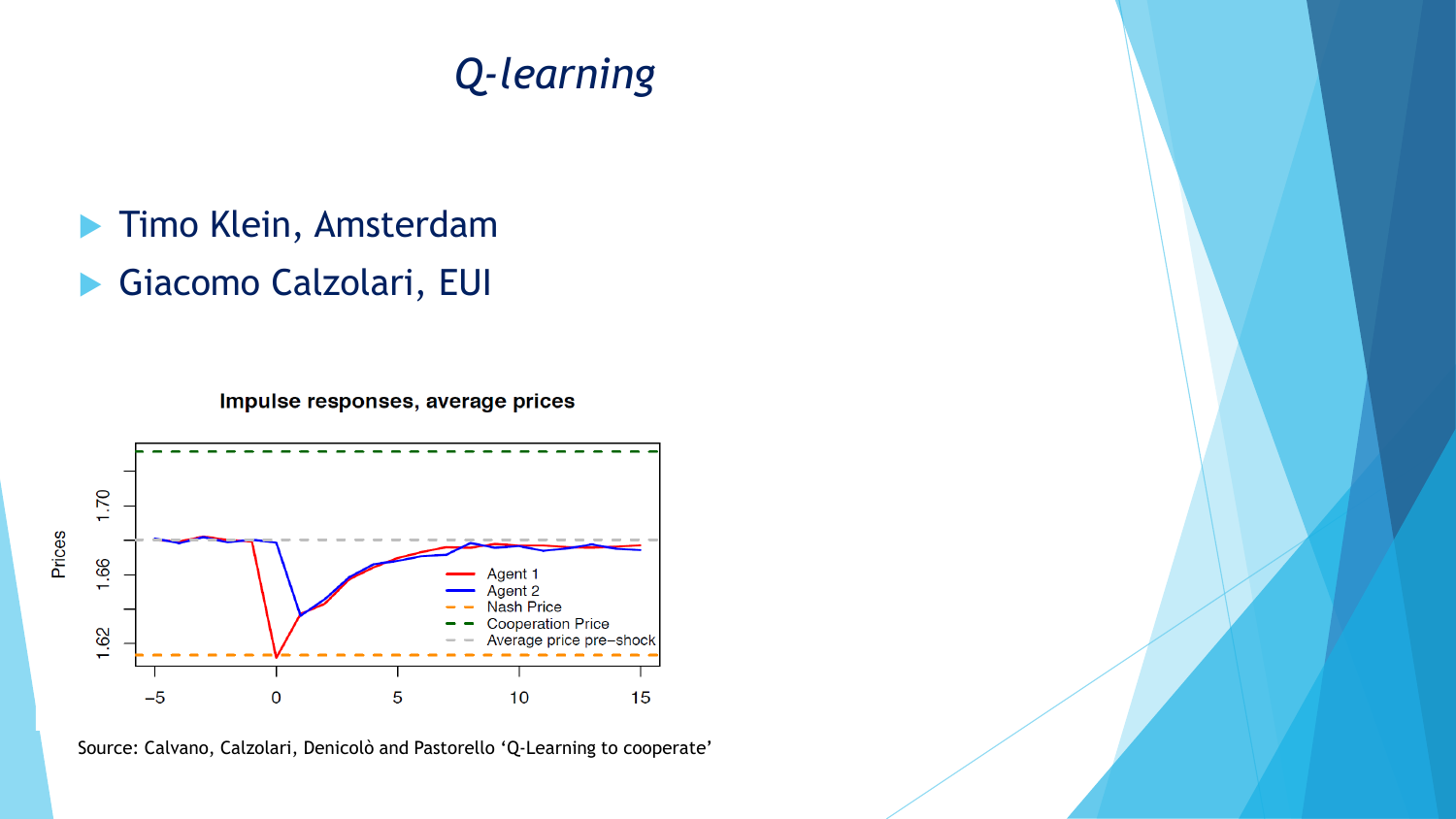# **Behavioral Discrimination**

## Virtual Competition

THE PROMISE AND PERILS OF THE ALGORITHM-DRIVEN ECONOMY

that privacy policy has changed. Presse out concretes and in arrange

payment. Club list to be innered what their

**MAURICE E. STUCK**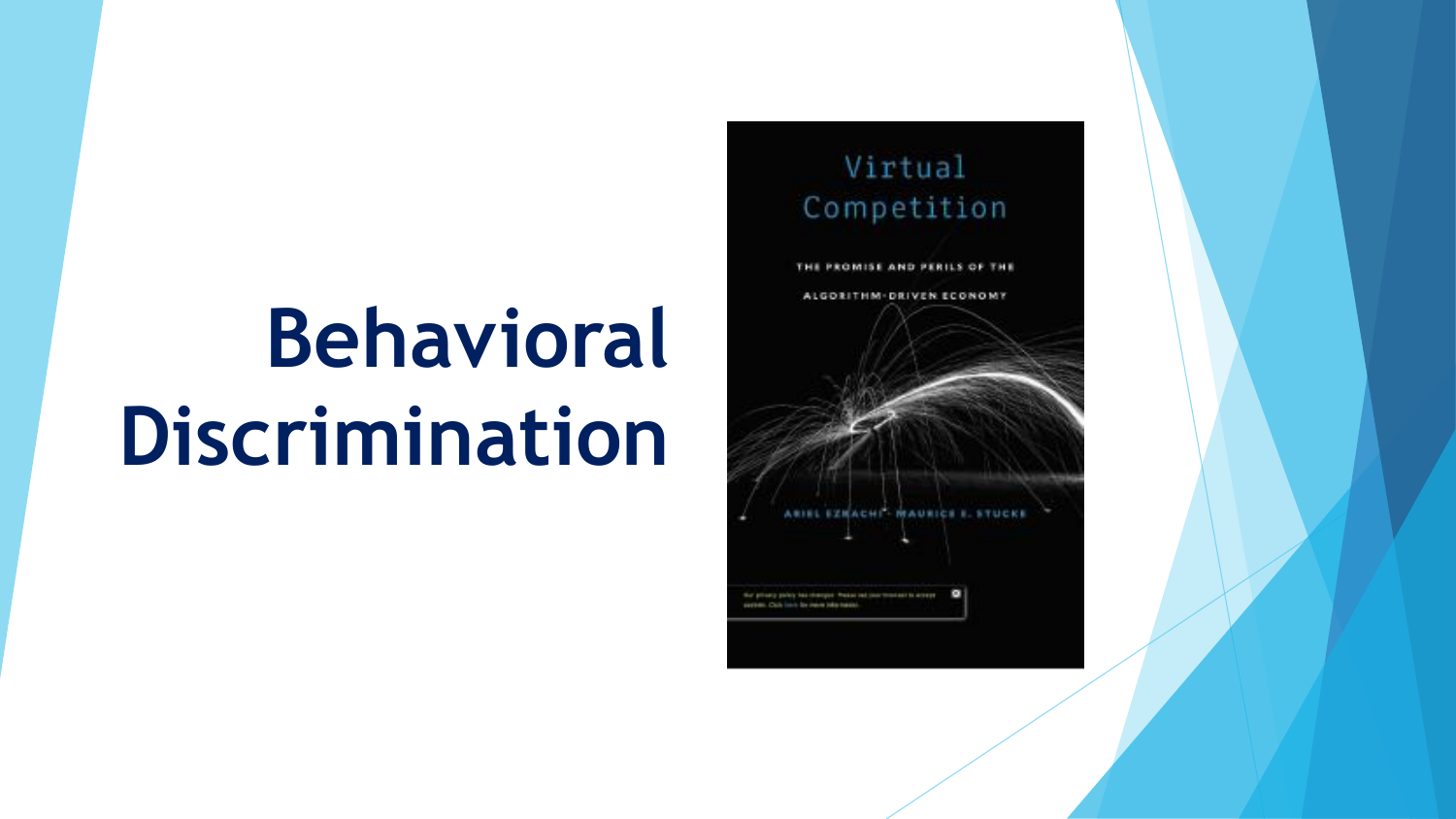# Behavioural Discrimination

- Controlled Ecosystems: *The Truman Show*
- Friction and outside options.

-

- Exploit emotional bias. …"*moments when young people need a confidence boost."…" "insecure," "defeated," "anxious," "silly," "useless," "stupid," "overwhelmed," "stressed," and "a failure."*
- The role and limits of digital comparison tools (DCTs)
- Fairness as a limit of behavioral discrimination.
- Minimize the Perceived Unfairness through Framing Effects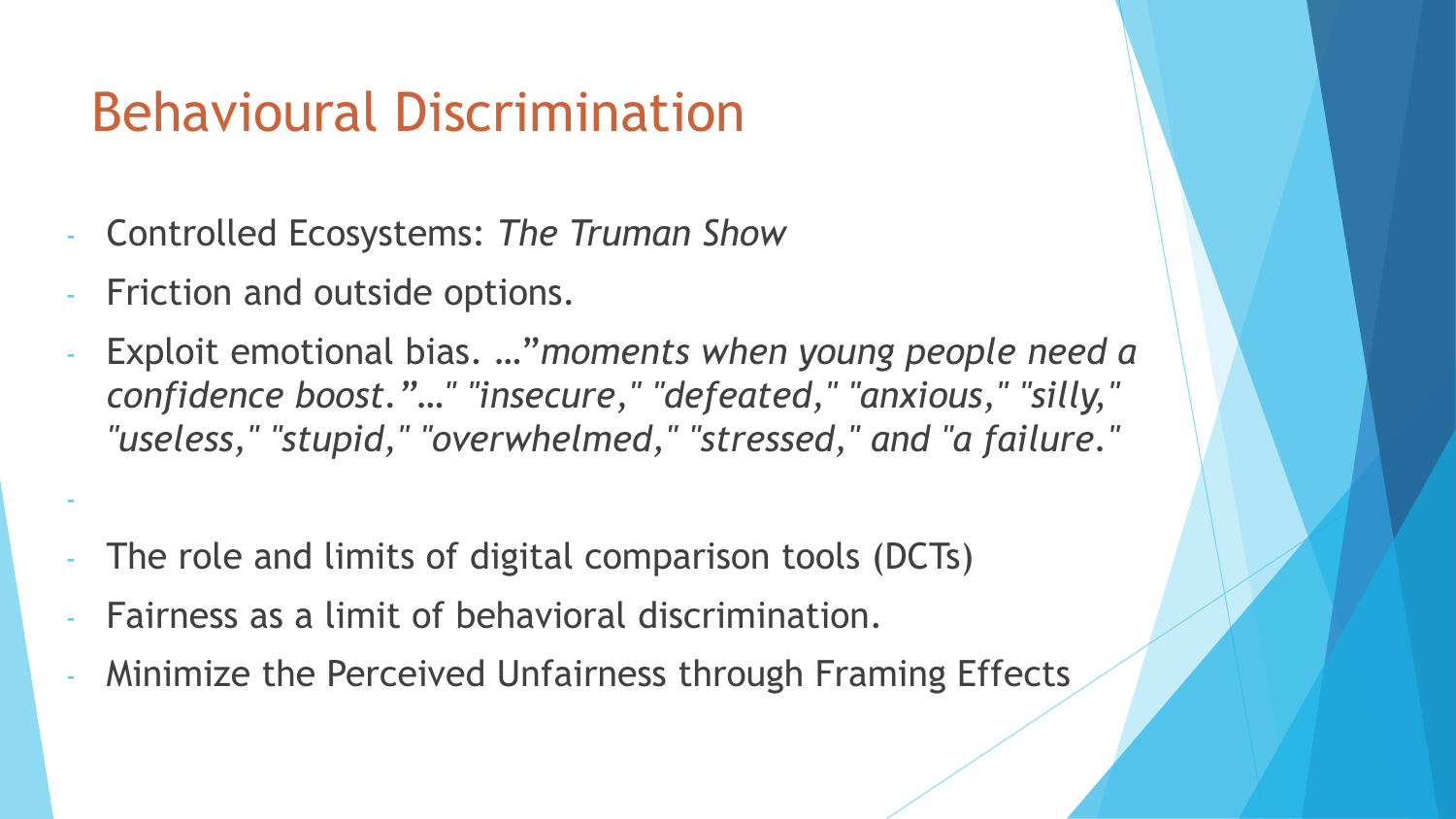# The Digital Butler









#### WHAT YOU NEED. WHEN YOU NEED IT.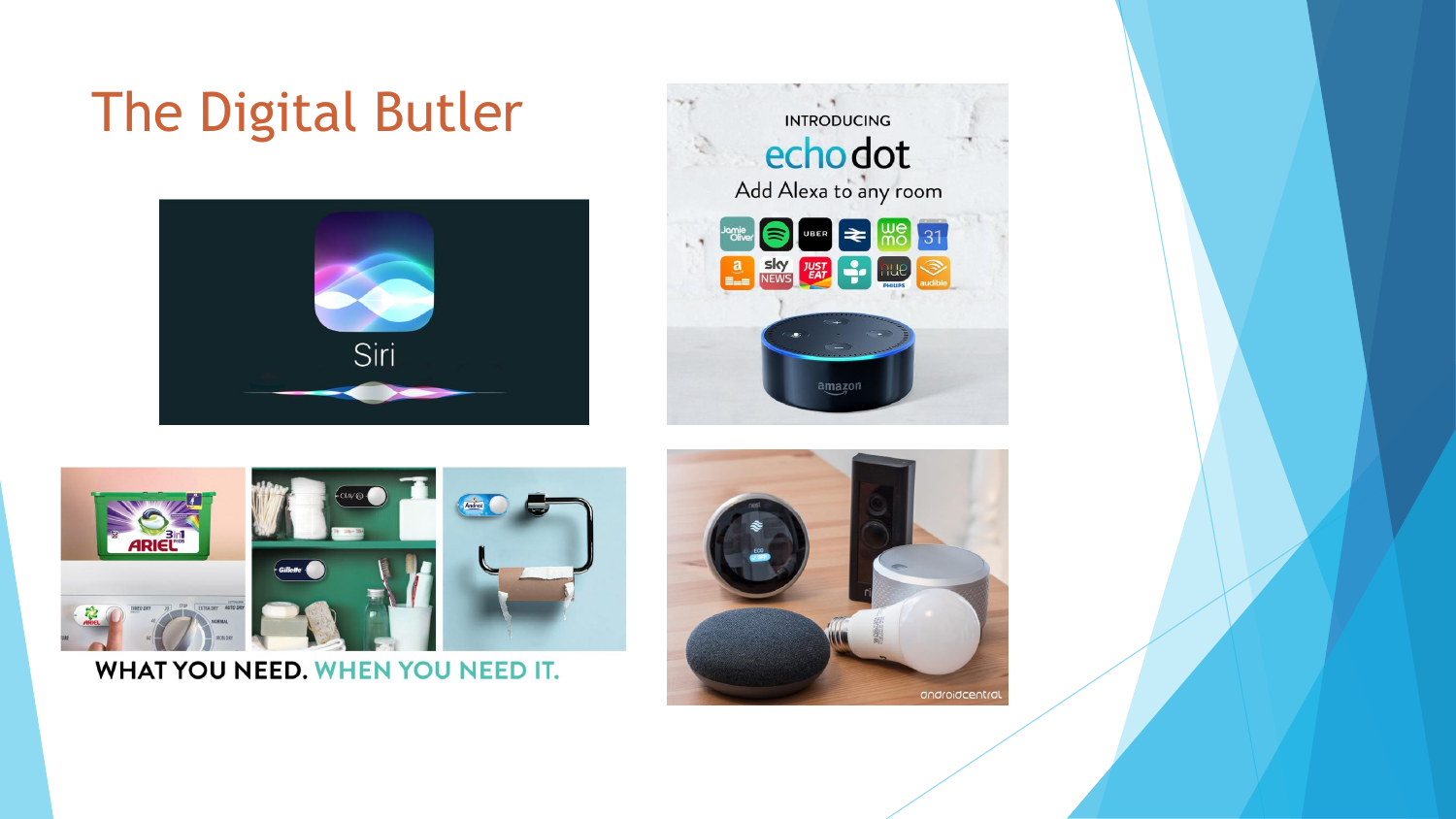# Policy considerations

- Is this a competition problem?
- **Consumer protection problem?**
- ▶ Welfare effects Third degree or first degree price discrimination?
- Empower consumers?
- What is the market? How wide?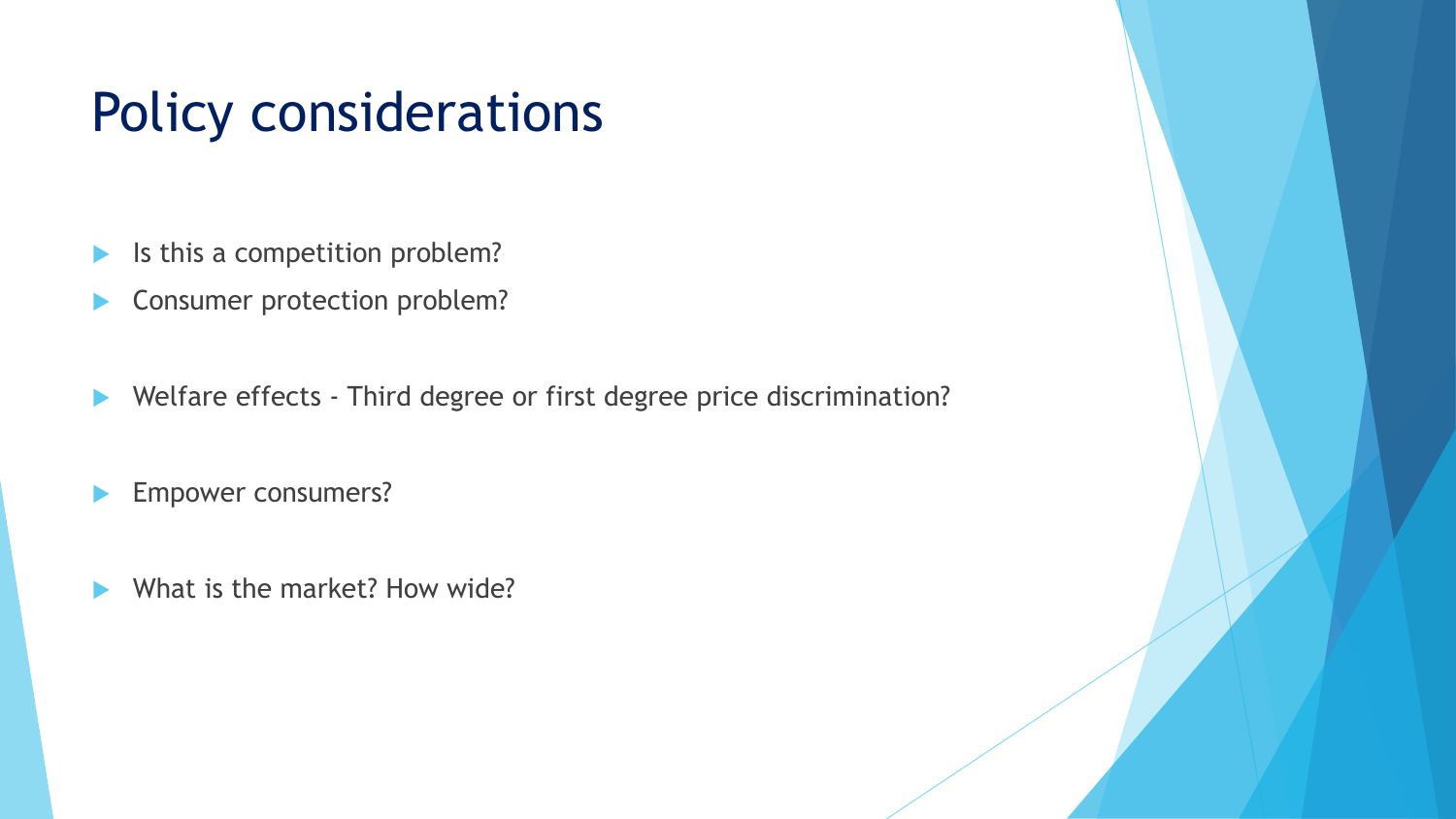# **Enforcement Challenges**

# **Global Perspective**

**-**

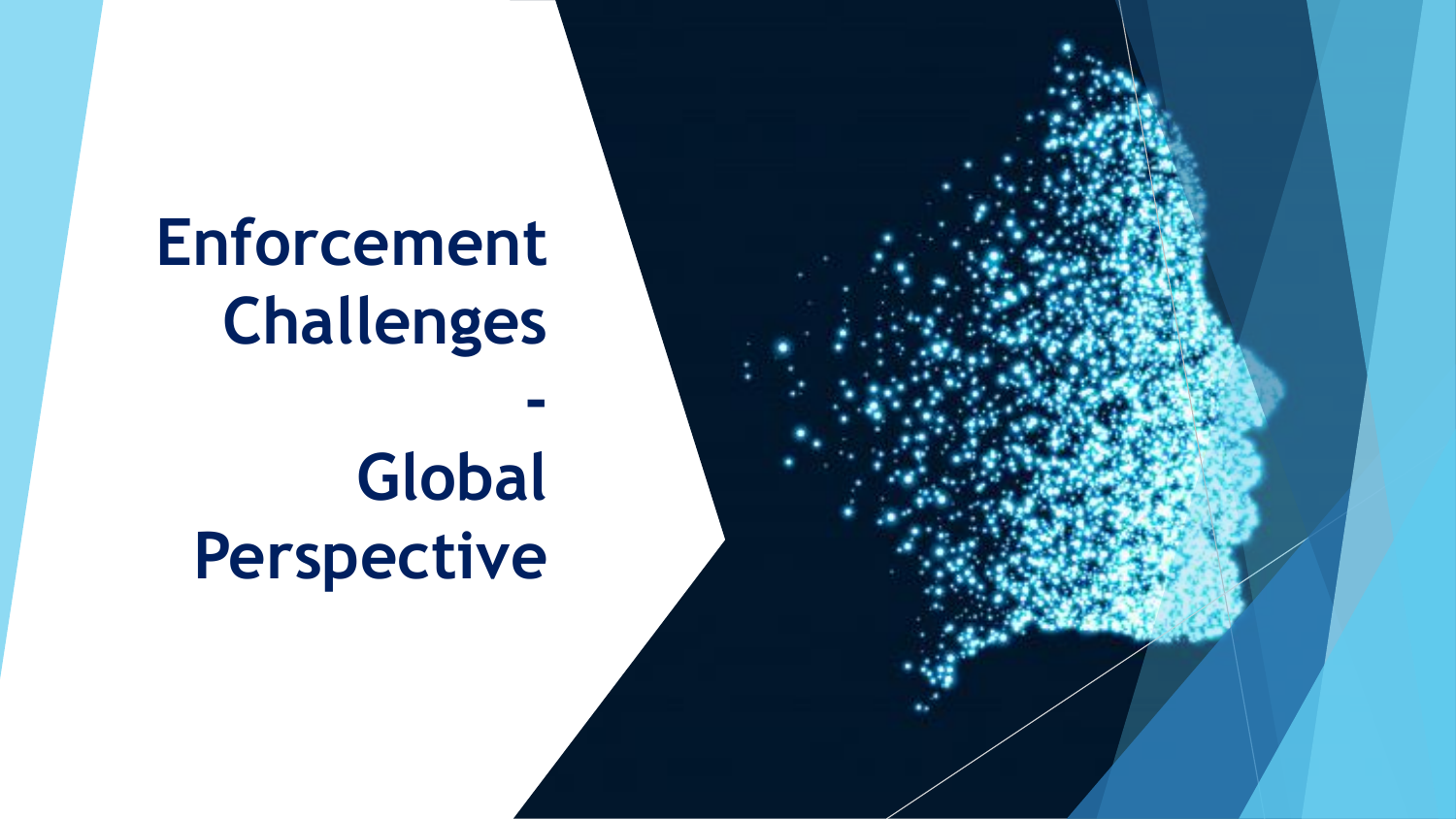# What do do? *Is there a competition problem?*

#### **EU Law**

- Prevent distortion of competition
- Ensure fair competitive market
- *Google*
- *Amazon*
- *Facebook*
- Parity (Booking,…)
- Regulation GDPR, E-privacy…

### **US Antitrust law**

The market ability to correct

Price Discrimination

**Alloca** 

Monopolization

Fixing

**ANTITRUST** 

**Boycotting** 

- Prevent chilling effect
- No competition harm

Yet,…

- Inequality
- Political condemnation,…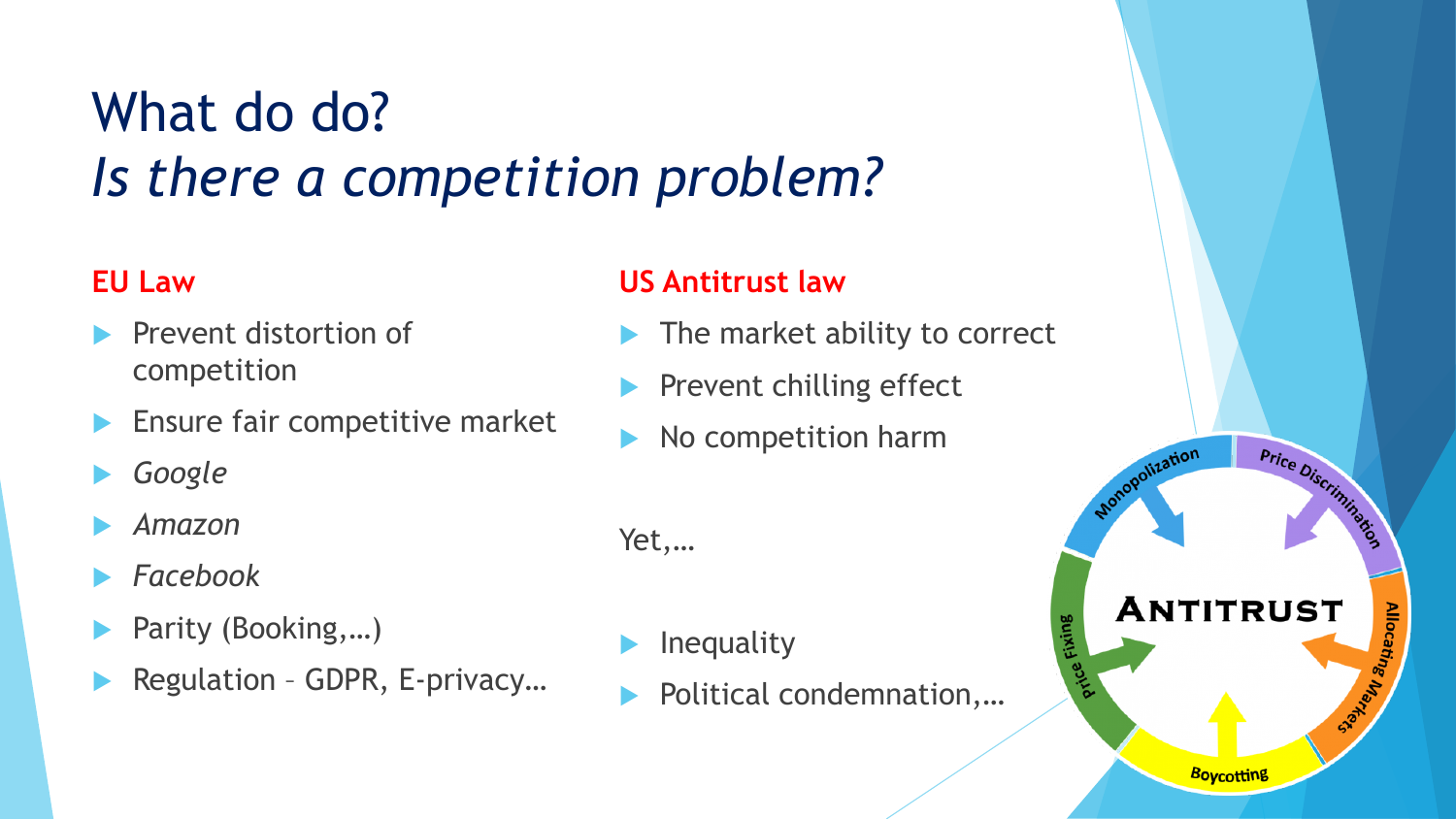